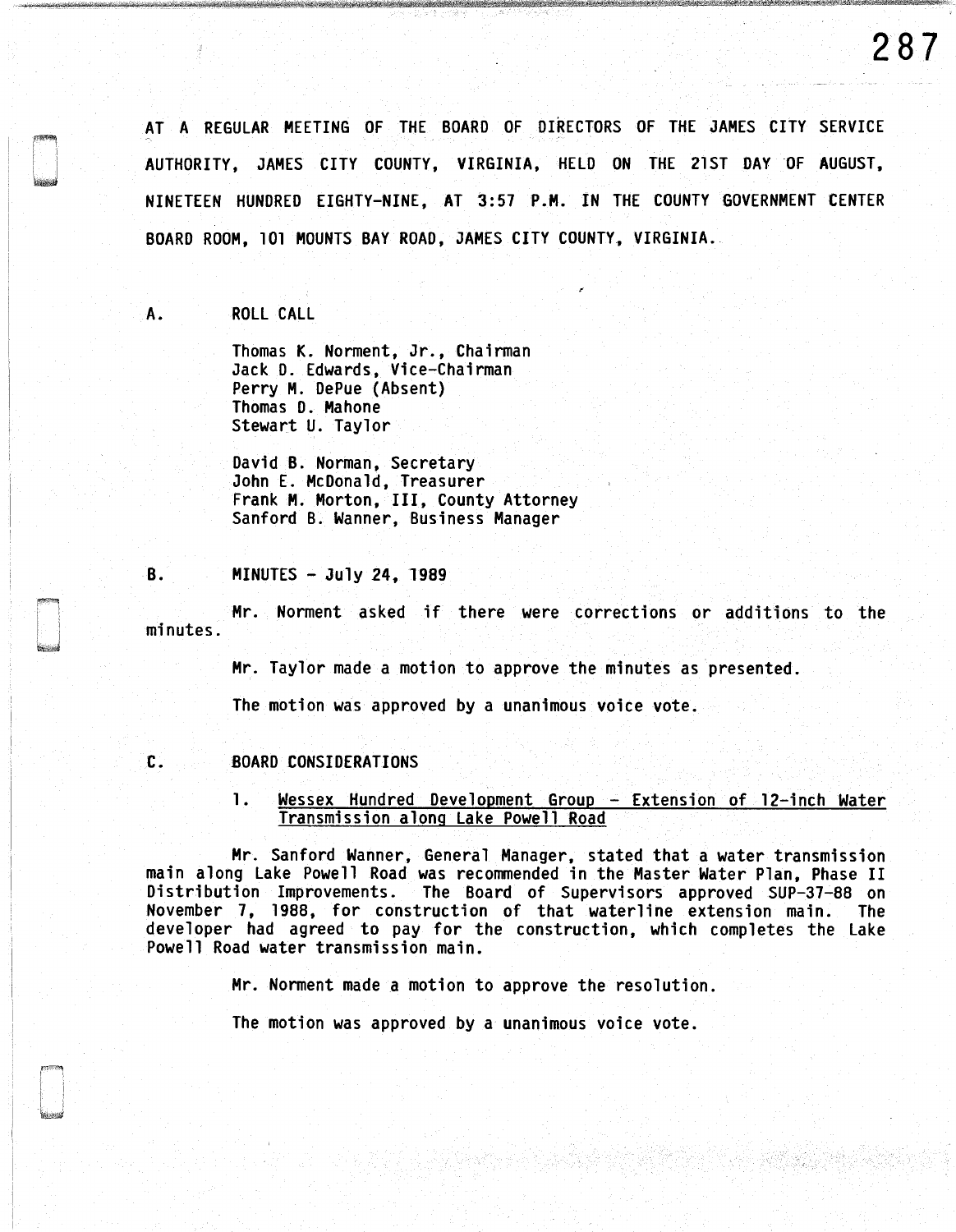# R E S O L U T I O N

-2-

### WESSEX HUNDRED DEVELOPMENT, INC./JAMES CITY SERVICE AUTHORITY

### LAKE POWELL WATERLINE EXTENSION AGREEMENT

- WHEREAS, the Board of Directors of the James City Service Authority desires to extend water mains as recommended in the Master Water Plan within the Primary Service Area; and
- WHEREAS, Wessex Hundred Development, Inc., has agreed to construct a 12-inch water main from Rolling Woods Drive, along Lake Powell Road to Parcel  $(48-4)(1-11)$ .
- NOW, THEREFORE, BE IT RESOLVED that the Chairman and Secretary to the Board of Directors are hereby authorized and directed to execute an agreement with the Wessex Hundred Development, Inc., for the waterline extension.

#### E. BOARD REQUESTS AND DIRECTIVES - None

**288** 

 $\tau$  ::...

Mr. Wanner introduced Serena Carmean, Management Intern, who had prepared a memorandum that responded to a request from Mr. DePue and Mr. Norment regarding connection fee payment plan for low and moderate income households. He stated recommendations would be submitted during the FY 91 budget process after review by JCSA auditor and attorney.

Mr. Wanner reported on the flood damage caused by 11.3 inches of rainfall on Friday, August 18, 1989.

Mr. Wanner stated citizen surveys done on wells to determine the extent of lowering water levels would be forthcoming as reading file information.

Mr. Wanner recommended that the Board go into executive session pursuant to Section 2.1-344(a)(3) of the Code of Virginia to consider those matters that concern acquisition of real property.

p.m. Mr. Norment made a motion to convene into executive session at 4:11

The motion was approved by a unanimous voice vote.

Mr. Norment reconvened the Board into open session at 4:25 p.m.

Mr. Norment made a motion to approve the executive session resolution.

D . .

The motion was approved by a unanimous voice vote.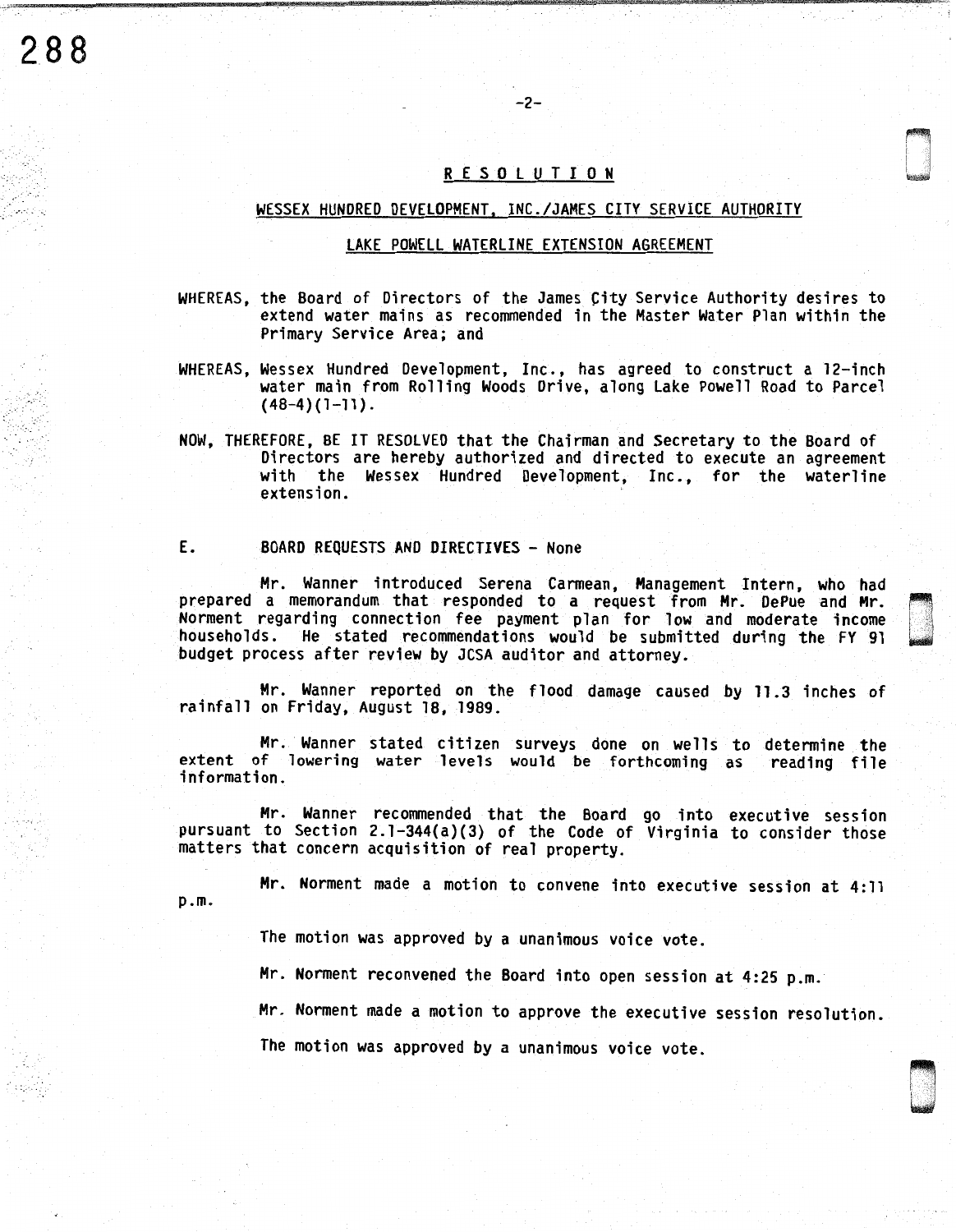#### R E S 0 L U T I 0 N

-3-

MEETING DATE: August 21, 1989

### CERTIFICATION OF EXECUTIVE MEETING

- WHEREAS, the Board of Directors of the James City Service Authority, (Board) has convened an executive meeting\_ on this date pursuant to an affirmative recorded vote and in accordance with the provisions of the Virginia Freedom of Information Act; and
- WHEREAS, Section 2.1-344.1 of the Code of Virginia requires a certification by the Board that such executive meeting was conducted in conformity with Virginia law.
- NOW, THEREFORE, BE IT RESOLVED that the Board of Directors of the James City Service Authority, hereby certifies that, to the best of each member's knowledge; (i) only public business matters lawfully exempted from open meeting requirements by Virginia law were discussed in the executive meeting to which this certification resolution applies; and, (ii) only such public business matters as were identified in the motion convening the executive meeting were heard, discussed or considered by the Board.

Mr. Taylor made a motion to adjourn.

The motion was approved by a unanimous voice vote.

The Board of Directors adjourned at 4:27 p.m.

David B. Norman Secretary

ll04w

. i

--'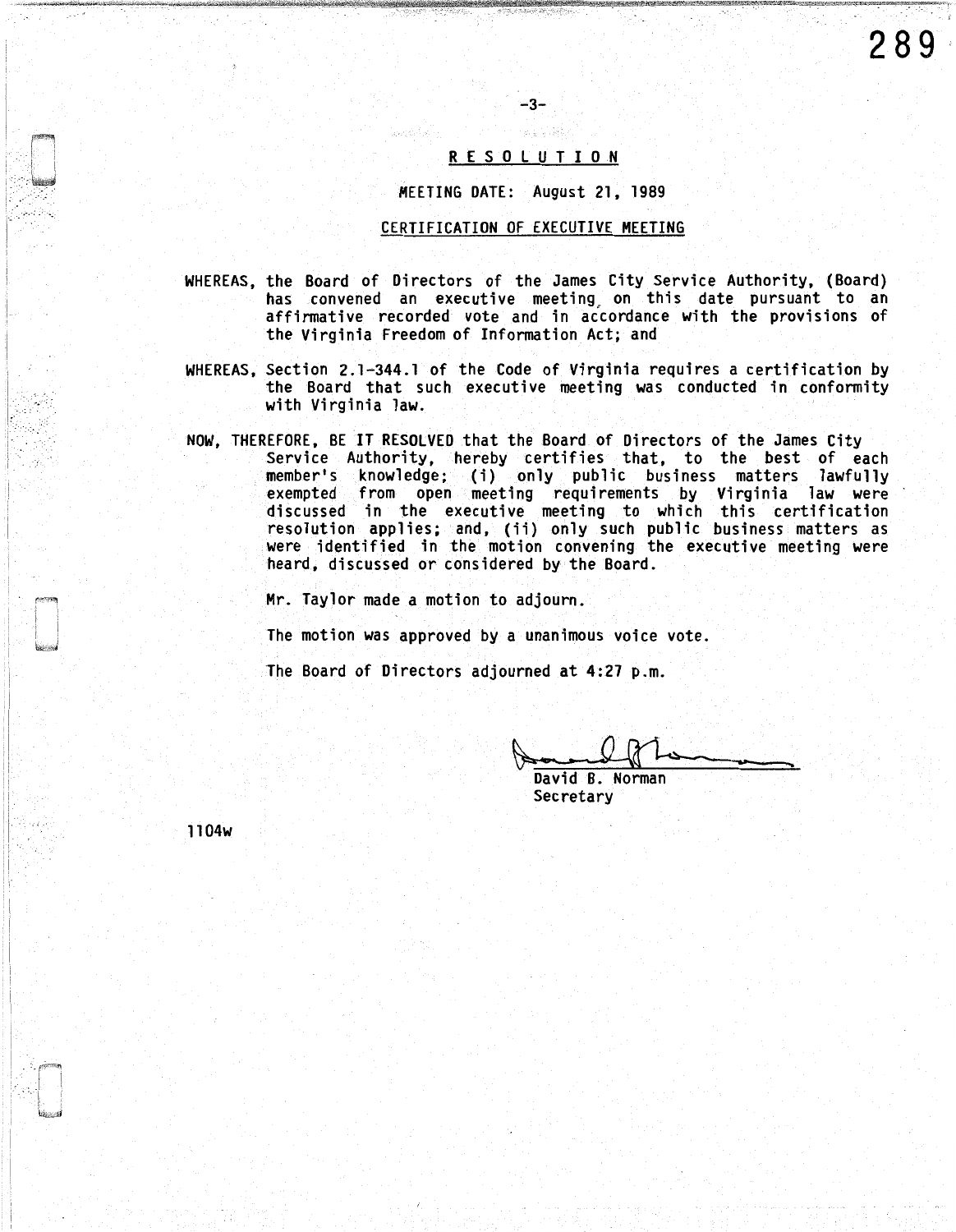# A G R E E M E N T

 $\mathbf{I}$ 

i

D

0

' i  $\mathbf{I}$  $\begin{array}{c} \hline \end{array}$ 

 $290 -$ 

\:

 $\ddot{!}$ i'

> $\mathbf{L}$  $\mathbf{I}$

ii I; Ii Ii jl

'I

li

I I

 $\sim$   $\sim$  $\sim$ 

# WESSEX HUNDRED DEVELOPMENT, INC./JAMES CITY SERVICE AUTHORITY

# LAKE POWELL WATERLINE EXTENSION

- WHEREAS, Wessex Hundred Development, Inc., (Owner) and the James City<br>Service Authority (Authority) are desirous of reaching agreement on the provision of Authority, water to that certain parcel of land containing 666 acres, located on Lake Powell Road, which parcel is situated in the Primary Service Area of the County and generally located in the area south Rolling Woods Drive on Tax Hap Parcel (48-4)(1-11); and
- WHEREAS, the Authority waterline has recently been extended by the Owner along Lake Powell Road from Rolling Woods Drive to the entrance to the Vineyards at Jockey's Neck; and
- WHEREAS, the Owner's needs for fire protection required the extension of a 12-inch water transmission main from Rolling Woods Drive to the property.
- WITNESSETH: that for and in consideration of the mutual promises hereinafter made and the payment of the sum of TEN DOLLARS (\$10.00) from the owner to Authority, the Authority and the Owner agree as follows with respect to the off-site extension of the Authority's water transmission main:
	- 1. The Owner agrees to pay for and to complete the 12-inch water transmission main from its current location on Lake Powell Road at Rolling Woods Drive south along Lake Powell Road to the entrance of the proposed subdivision.
	- 2. The water main construction shall be inspected by the Authority, and all construction shall be in accordance with the Standards and Specifications of the Service Authority.
	- 3. The Owner is responsible for obtaining all approvals, permits and easements relating to the off-site Water Transmission Main.
	- 4. The Owner shall be entitled to refunds for the off-site extension of the water transmission main under terms and conditions set forth in Section 28 of the Regulations Governing Utility Service.
	- 5. The Owner shall satisfactorily complete said 12-inch water transmission main and dedicate same along with the necessary easements to the Authority by December 31, 1989, or this agreement shall expire and all obligations set forth herein shall be null and void.